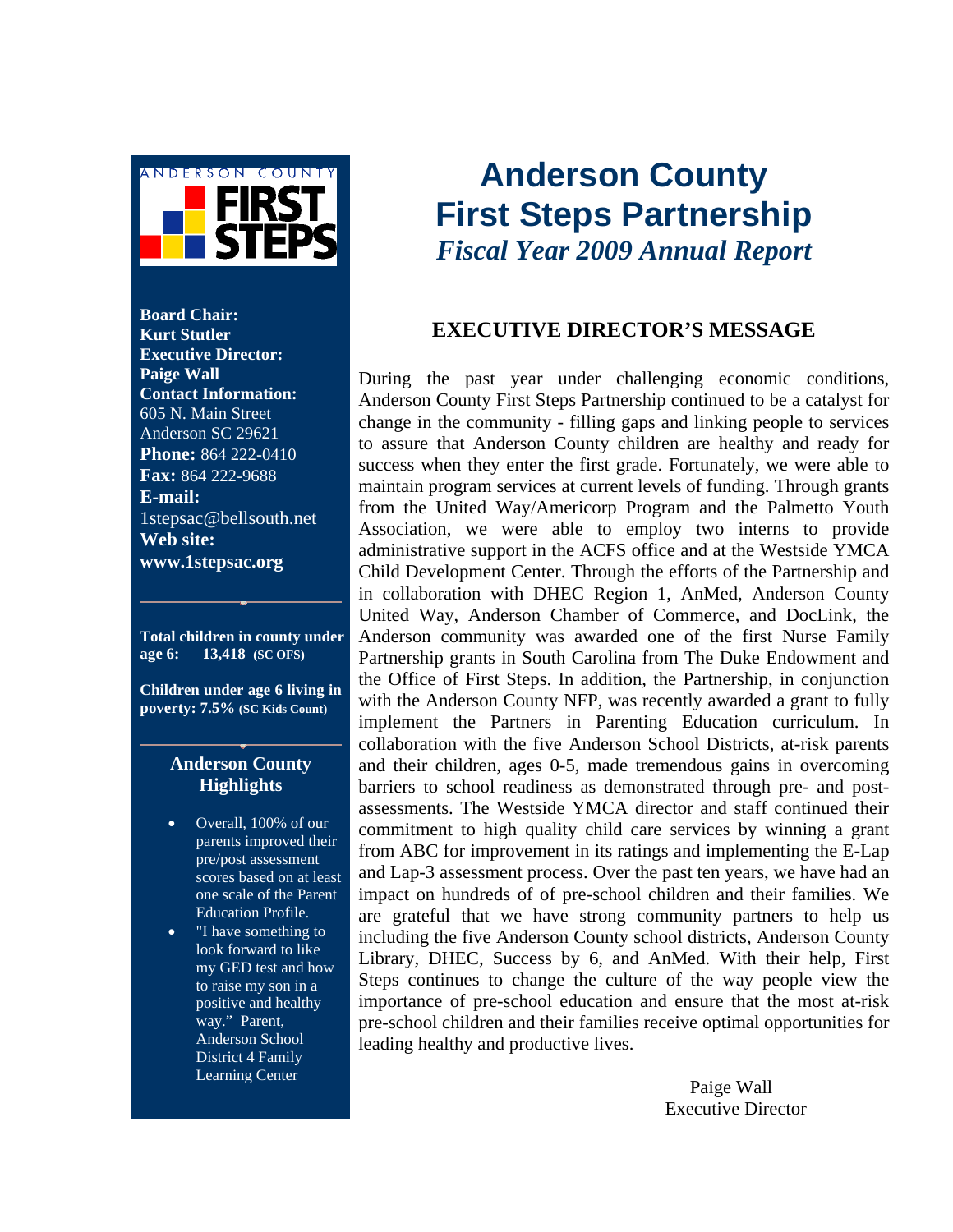## **First Steps to School Readiness Strategy Areas**

*The First Steps initiative approaches children's school readiness needs in five ways:* 

**Family Strengthening:** A parent is a child's first and best teacher. First Steps works to help parents become the best parents they can be. First Steps also helps parents further their own education.

**Healthy Start:** Children's development and ability to learn are profoundly impacted by their health in the earliest years. First Steps works to help families understand children's health needs through education and screenings while also working to help them access needed health services.

**Quality Child Care:** Quality child care provides immediate and long-term learning benefits for children. First Steps works to expand the availability of quality child-care to families and to enhance the level of quality in existing child-care environments.

**Early Education:** Research shows that children who participate in high-quality preschool classes are more likely to start school ready to learn, as well as be more successful later in life. First Steps works to expand high-quality 3-year-old and 4-yearold kindergarten opportunities in public and private settings.

**School Transition:** The transition into kindergarten is a critical time that sets the tone for children's perspectives about the school years, as well their parents' perspectives. Making a strong initial connection between school and home -- and supporting both parents and students during this transition time -- has been shown to impact students' later school success and parents' later involvement during the school years.

# **2008-09 County Partnership Programs by Strategy**

## **FAMILY STRENGTHENING.**

#### **Anderson School District 1 Family Literacy Program**

**Program description:** Anderson School District 1 and Anderson County First Steps Partnership collaborate to plan and implement a comprehensive Family Literacy program. The purpose of this strategy is to provide outreach and recruitment services to help prepare parents and children for success by integrating adult literacy, early childhood development, and parent/child interaction components; and to expand and enhance existing community resources. Families receiving these services must have children between the ages of birth and five who are likely to experience significant school readiness problems because of family literacy and/or other barriers to successful development.

#### **Program results:**

• 4 families  $-5$  adults and 5 children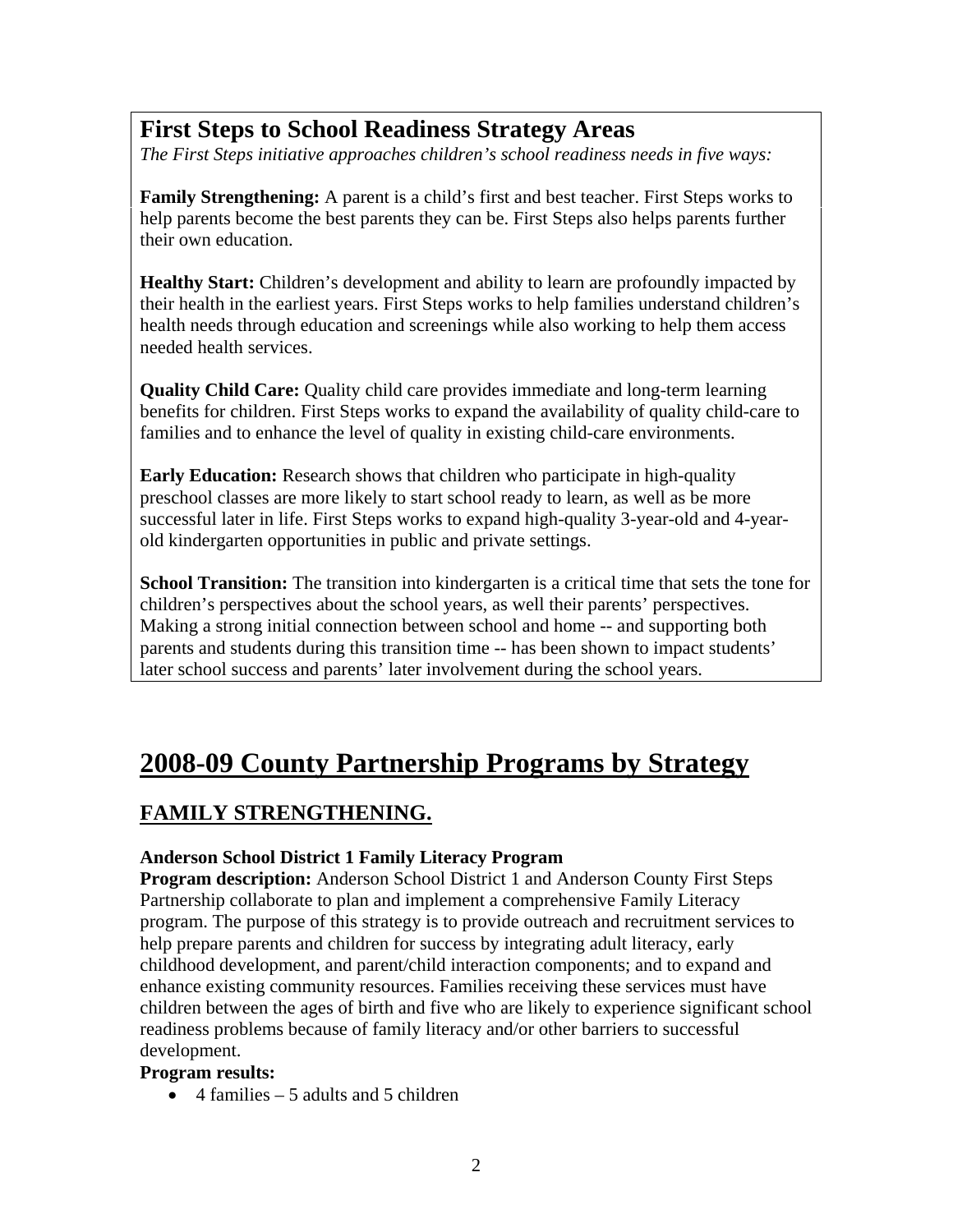- 3 clients received GEDs; 1 client progressed to the next grade level
- 100% of parents showed improvement on pre/post scores on at least one scale of the Parent Education Profile
- 100% of parents showed improvement scores on pre/post TABE
- 100% children increased their Ages and Stages pre/post assessments

#### **Anderson School District 2 Family Literacy Program**

**Program description:** The goal of the Anderson School District 2 Family Literacy Program is to provide a family-centered education program that integrates early childhood, adult literacy, parenting, and parent/child interaction components. The purpose of the strategy is to provide outreach and recruitment services and to coordinate with Anderson County First Steps Partnership to plan and implement a comprehensive family literacy program. Families receiving these services must have children between the ages of birth and five who are likely to experience significant school readiness problems because of family literacy and/or other barriers to successful development.

#### **Program results:**

- $\bullet$  10 families 10 adults and 14 children
- 4 clients received high school diplomas; 2 clients received GEDs; 2 progressed to higher grade levels
- 100% of parents showed improvement on pre/post scores on at least one scale of the Parent Education Profile
- 100% of children showed improvement on pre/post scores on at least one scale of ASQ (Ages and Stages)

#### **Anderson School District 3 Family Literacy**

**Program description:** The goal of the Anderson School District 3 Family Literacy Program is to provide a family-centered education program that integrates early childhood, parenting, adult literacy, and parent/child interaction components. The purpose of this strategy is to provide recruitment and outreach services and to coordinate with Anderson County First Steps Partnership to plan and implement a comprehensive Family Literacy program. Families receiving these services must have children between the ages of birth and five who are likely to experience significant school readiness problems because of family literacy, parenting, and/or other barriers to successful development.

#### **Program results:**

- 8 families 8 adults and 8 children
- 3 parents received GEDS; 1 parent progressed to next grade level; 2 received high school diplomas
- 100% of parents showed improvement on pre/post scores on at least one scale of the Parent Education Profile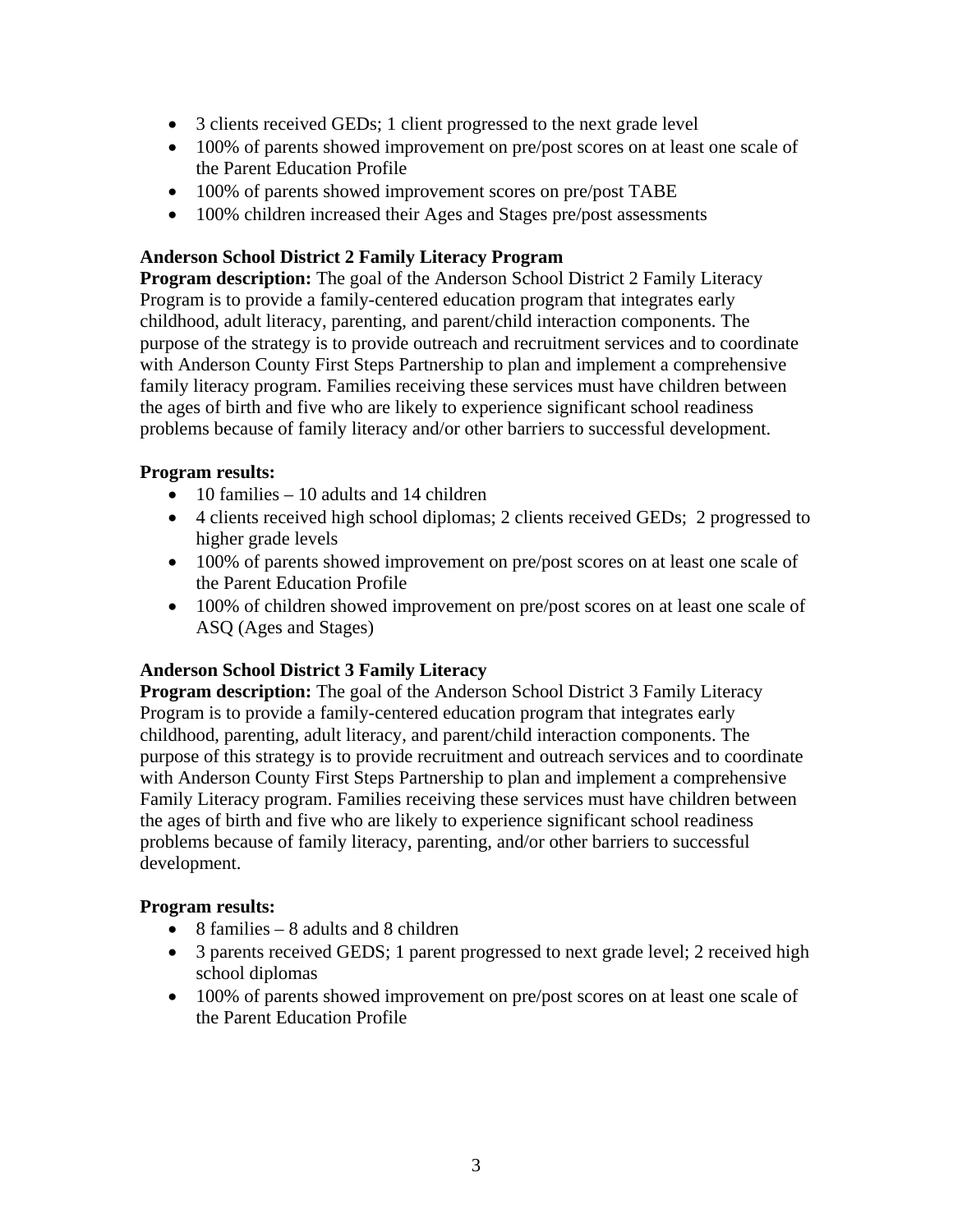#### **Anderson School District 4 Family Literacy Program**

**Program description:** The goals of the Anderson School District 4 Family Literacy Program are to: increase parent knowledge of child development; empower parents to provide children with a nurturing environment; increase literacy skills in parents; and encourage job acquisition or job advancement. Service activities include: 16 hours a week of center-based services such as Basic adult education, GED, developmentallyappropriate child care on site using Creative Curriculum, parent training and parent-child Interaction time.

#### **Program results:**

- 15 families served 15 adults and 16 children
- 2 clients received GEDs; and 10 made grade-level gains
- 100% improved pre/post TABE (Test of Adult Basic Education) scores
- 100% of parents increased their pre/post scores based on at least one of the Parent Education Profile scales
- 100% of children increased their pre/post PPVT (Peabody Picture Vocabulary Test) scores
- 100% of children increased their pre/post ASQ (Ages and Stages) scores

#### **Anderson School District 5 Family Literacy Program**

**Program description:** Anderson School District 5 reaches out to its teen mothers from two high schools through its Family Literacy Program. First Steps funds provide quality early childhood education/child care in the form of an infant and toddler room for up to 12 children while their mothers have the opportunity to complete their education, i.e. high school diploma. Parent and child interaction sessions are conducted on a weekly basis. **Program results:** 

- 19 families 19 adults and 20 children
- 5 clients received their high school diplomas; 1 received a GED; 9 clients progressed to the next grade level
- 100% of the parents increased their pre/post scores based on at least one of the Parent Education Profile scales

### **QUALITY CHILD CARE.**

#### **Anderson County First Steps Quality Child Care Enhancement Program**

**Program description**: The mission of the Anderson County First Steps Quality Child Care Enhancement strategy is to improve the learning environments in child care programs to help assure school readiness. Based on ITERS and ECERS, the child care providers must work with the Partnership's technical assistant to develop a plan that includes a pre- and post-assessment, timeline and budget to achieve facility enhancement; participate in specific training programs approved by the Partnership and DSS; and participate in monitoring visits to ensure that materials, supplies and equipment are being used appropriately. During FY09, the Partnership continued to collaborate with the Westside YMCA Child Care Center and supported its efforts to become a Center of Excellence. The Partnership also continued to collaborate with the Anderson County Library to provide rotating Book Crates to 37 child care providers who have signed up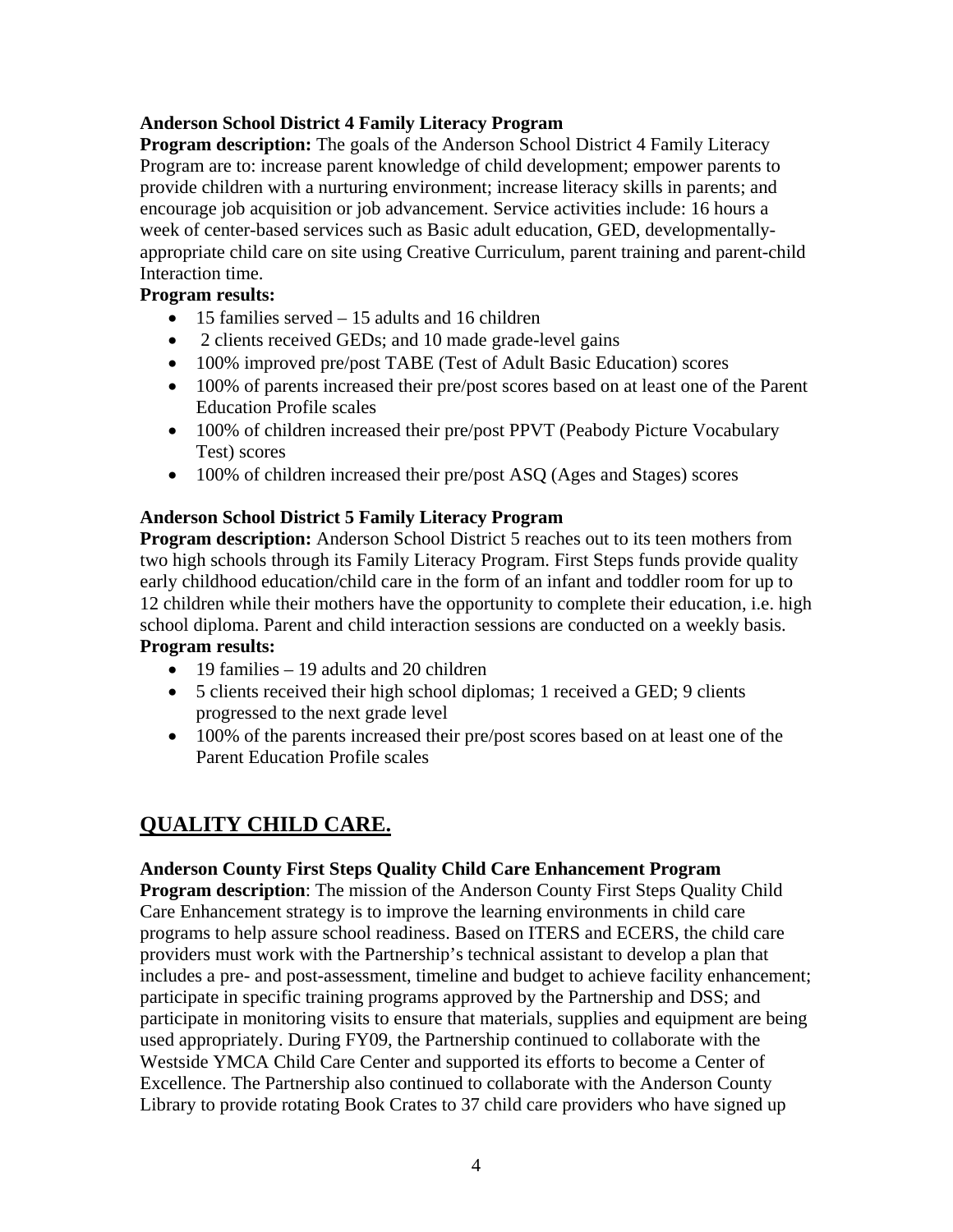for the program. The Anderson County First Steps Partnership provided training opportunities to improve knowledge and skills of child care providers regarding early childhood development and to improve education qualifications of child care staff. All training is tied to the QE strategy. All training hours were DSS approved and certified.

Program results:

- 1 child care provider, Westside YMCA Child Care Center which impacts 73 children, participated in the QE program; the center received a \$2000 grant from ABC for its high ratings
- 39 site visits totaling 144.5 technical assistance hours were conducted
- 19 hours of DSS-registered, approved, and on-going training for QE participants were facilitated by the Partnership for 91 child care staff
- Center staff met OFS goal of 75% attendance at 8 hours of training

## **EARLY EDUCATION.**

**Anderson School District 1 4-K Half-day Classes at Hunt Meadows Elementary Program description:** Anderson School District 1 provides a high quality early education program serving an additional 38 at-risk 4K students in two half-day classes at Hunt Meadows Elementary School. This program follows all state guidelines, serves the most at-risk, and follows best practices including the implementation of High Scope, Creative Curriculum, and ECERS.

#### **Program results:**

- 38 children served in two 4-K half-day classes
- 100% of the children progressed to 5-K classes
- 100% of parents who responded expressed satisfaction with the 4-K program

## **SCHOOL TRANSITION**

#### **Anderson School District 5 Countdown to Kindergarten**

**Program Description**: Countdown to Kindergarten is designed to foster important and lasting relationships between teachers, students, and families. Teachers visit rising kindergarten students' homes throughout the summer before they enter school, building a foundation of support for the coming year, and introducing important learning concepts drawn directly from the South Carolina Early Learning Standards. Through these unique home visits, teachers support parents and caregivers as they shape their expectations and hopes for their own children's school experience. In addition to building trusting relationships between school and home, each visit is designed to introduce important learning concepts and include books or other hands-on learning materials. Anderson County First Steps Partnership collaborated with Anderson School District 5 to implement this program during summer, 2009. Ten children were identified from 4-K and 5-K classes as potential participants.

• 10 families were served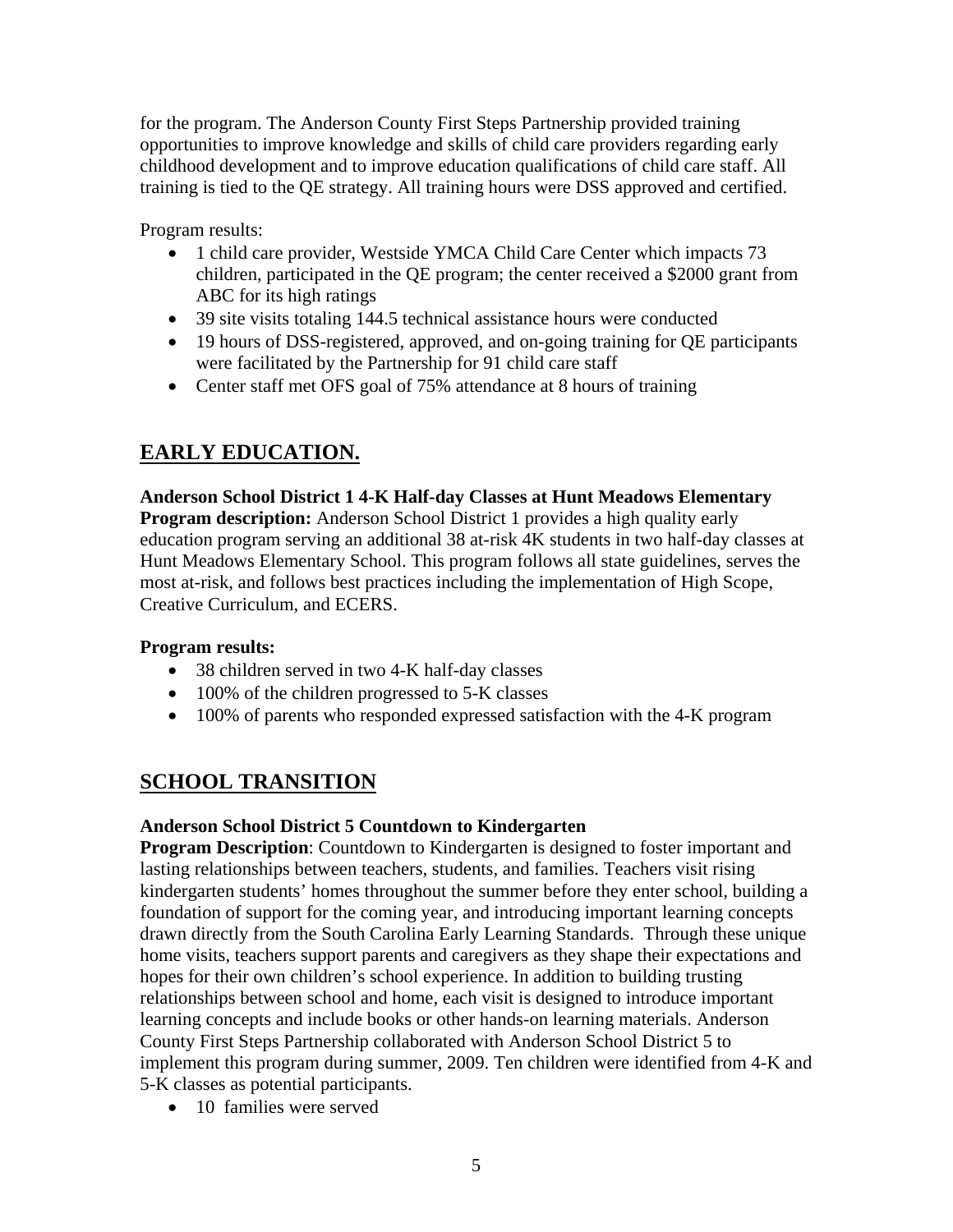- 10 families received all six visits
- Students visited their classrooms at Varennes, Whitehall, Nevitt Forest, Highland Park, Centerville, and Calhoun elementary schools. Whenever possible, children were introduced to their first grade teachers; however, not all teacher assignments had been made.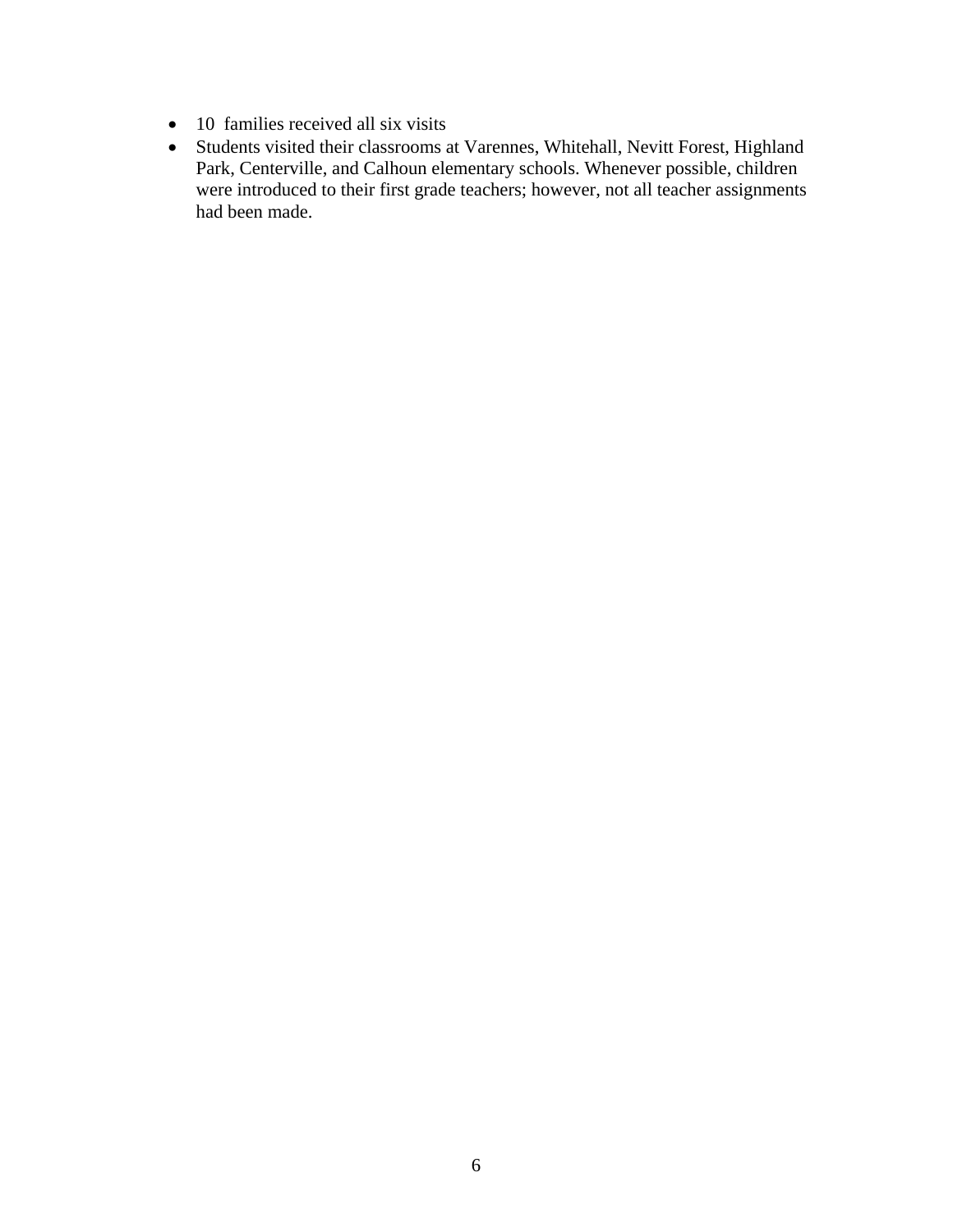# **FINANCIAL SUMMARY**

| <b>Expenditures By Funding Source</b> |         |
|---------------------------------------|---------|
| State Appropriation (Fund 10)         | 327,378 |
| E.I.A. Appropriation (Fund 55)        | 25,325  |
| State Carry-forward (Fund             | 12,227  |
| E.I.A. Carry-forward (Fund            | 17,460  |
| State Private (Fund 15)               | 3,380   |
| Local Private (Fund 20)               | 1,163   |
| Federal (Fund 30)                     | 91,876  |
| In-Kind $(Fund 25)$                   | 124,890 |
| <b>TOTAL:</b>                         | 603,699 |

| <b>Expenditures By Program / Strategy Name</b>  |         |  |
|-------------------------------------------------|---------|--|
| 2111 Family Literacy Model                      | 381,557 |  |
| 3161 Half-Day 4-K                               | 94,814  |  |
| 4062 Countdown to Kindergarten                  | 1,719   |  |
| 6012 Childcare Quality Enhancement (In-house)   | 35,480  |  |
| 6052 Childcare Training & Prof. Dev. (In-house) | 11,642  |  |
| <b>Indirect Programmatic Functions</b>          | 46,483  |  |
| <b>Administrative Functions</b>                 | 32,004  |  |
| <b>TOTAL:</b>                                   | 603,699 |  |

*Local Match Percentage for FY 2009:* **57.88%** *(at least 15% Legislative requirement)*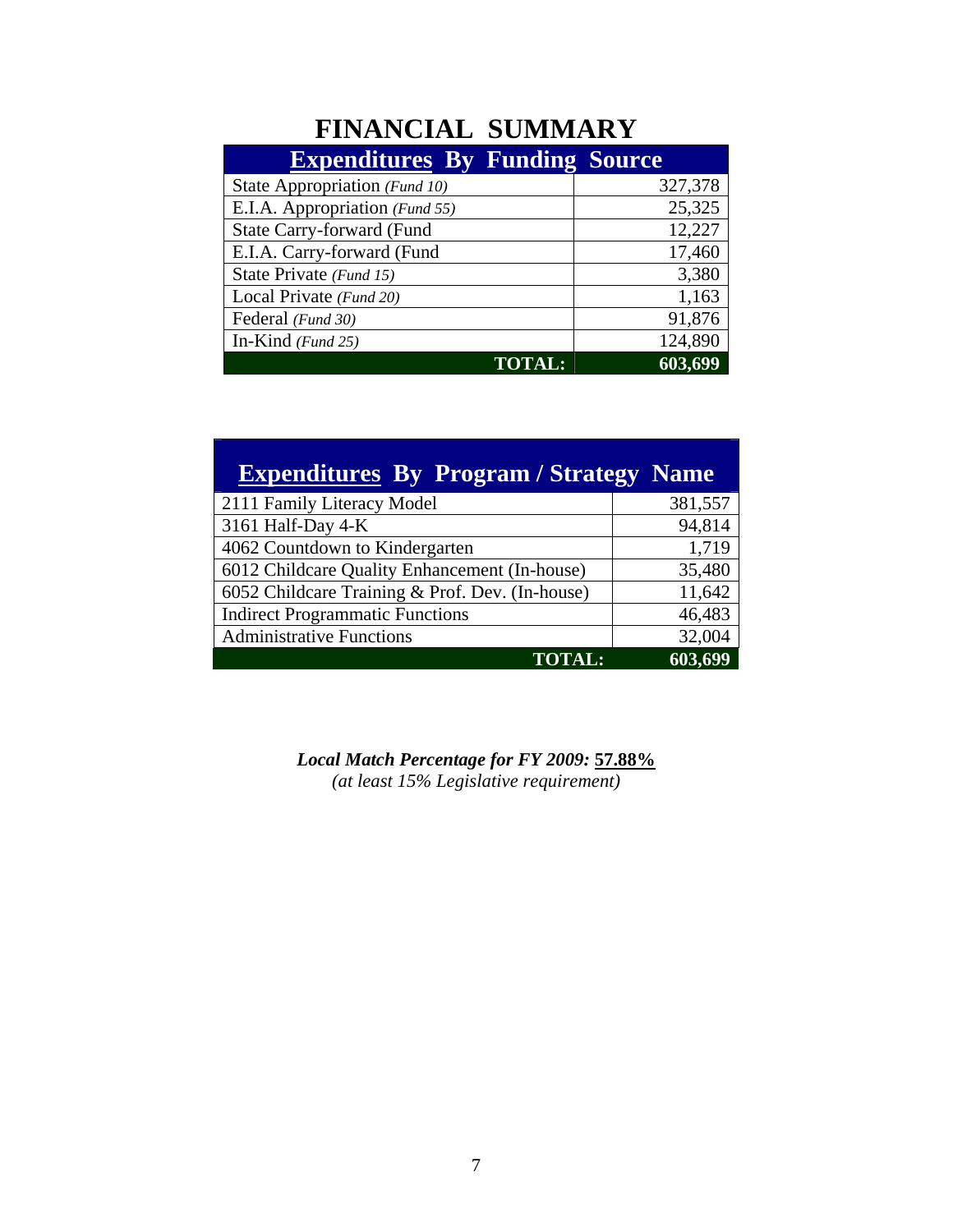## **COUNTY PARTNERSHIP BOARD OF TRUSTEES**

#### **Board Chair**:

Kurt Stutler, faith community

#### **Board Members**:

Ron Acker, Business, The Peoples Bank of Iva Laurie Ashley, nonprofit services, Meals on Wheels Alice Bagby, DHEC, Anderson County Nurse-Family Partnership Suzie Bannister, Family Education/Training, South Fant/West Market Child Development Centers Jan Bratcher, Anderson School District Two Susan Brown, Family Education/Training, Anderson School District 3 Dr. Doris Cole, Pre-K-primary education Michael Cunningham, parent Glenn Farrow, DSS Betty Keys, early childhood education Sheila King, childcare Faith Line, Anderson County Library Kay McKee, Pre-K - Primary Shenicka McCray, parent, DHEC Dawn Marcie, childcare provider Dianne Mizzell, Anderson School District 5 Marcie Mynatt, faith community, Boulevard Baptist Church Boyd Owens, Parent Tanya Richbourg, Anderson School District 1 Deborah Roegge, AnMed Health Vicki Simpson, Anderson School District 3 Natasha Smith, Healthcare Angie Starks, Head Start Cheryl Stewart, Transportation Amika Thomas, Early Childhood Education, Westside YMCA Pre-School Charity Walker, Early childhood Education Anderson School District Four Family Learning Center Anthony Ware, Anderson School District 5 Lenna Young, early childhood education, Clemson University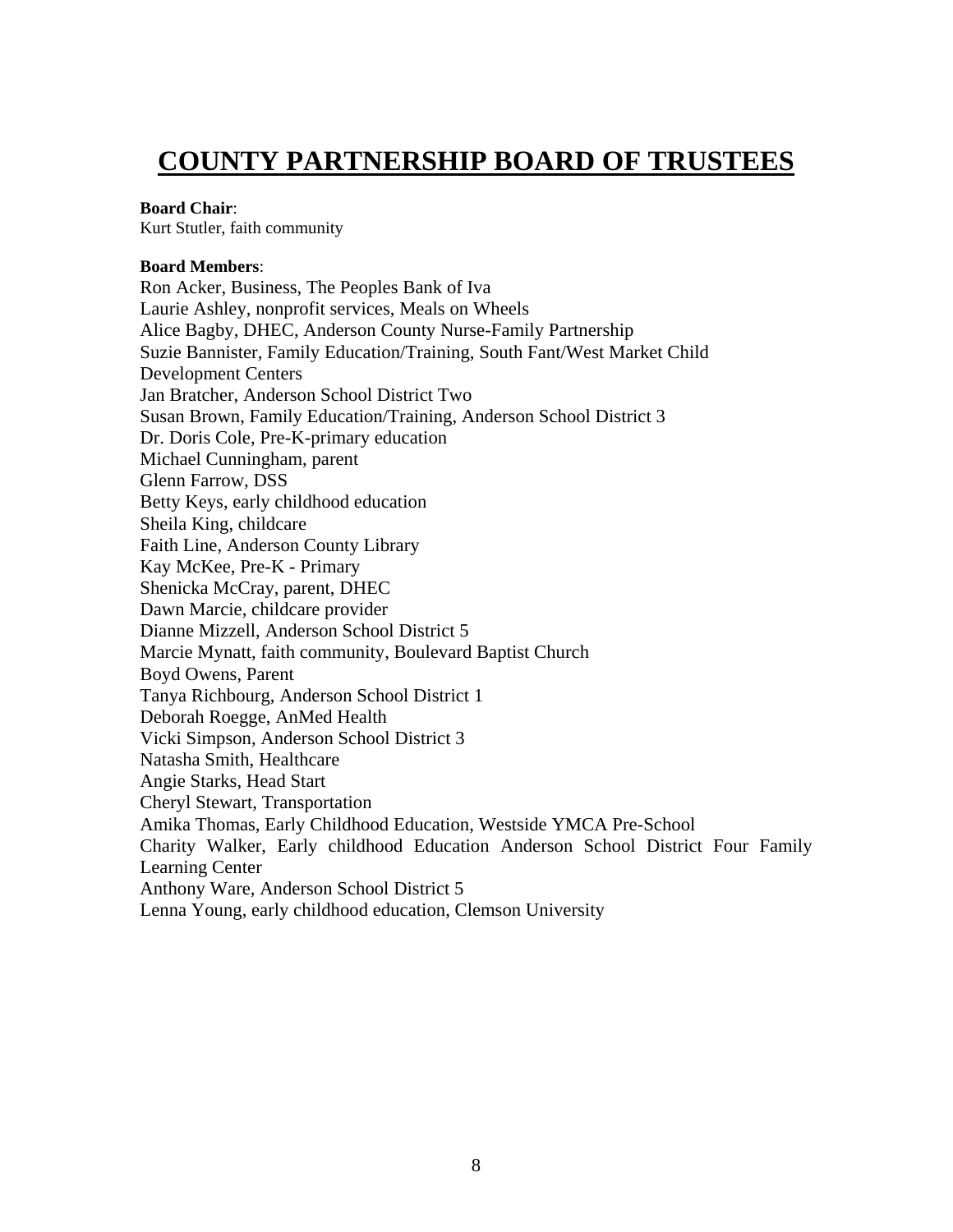# **COUNTY DATA SNAPSHOT**

In FY08, First Steps County Partnerships statewide made it a priority to become increasingly data-driven. County Partnerships successfully began using powerful new components of the First Steps data system, and County Partnerships also utilized data in new ways to drive their FY09 program plans. In addition to enhanced program data tracking, County Partnerships are also focusing on the best available data about children and families to best understand their communities' needs. At the end of FY08 and the beginning of FY09, County Partnerships began an extensive analysis of this data, including data about the risk factors known to impact children's potential school success, such as low birth weight, teen mothers, and families living in poverty. A county-level risk data report is available at the Anderson County First Steps Partnership office.

.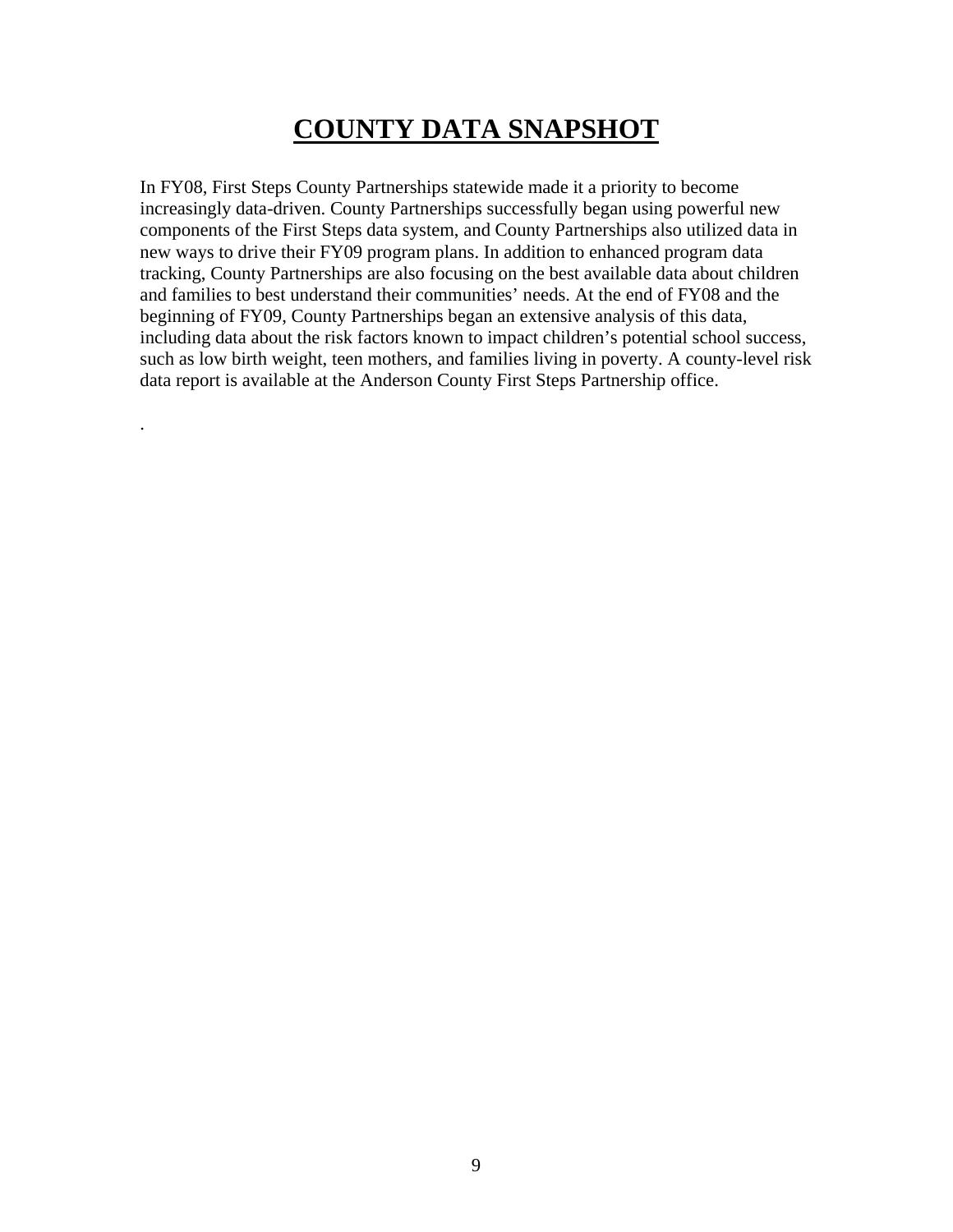# **SUCCESS STORIES**

**Anderson School District 1:** JG is a Hispanic girl whose mother speaks only Spanish. She has never known her father because he left the country when her mother was pregnant with her. JG has two younger brothers who have a different father that is not very involved in their lives. JG became pregnant while in  $8<sup>th</sup>$  grade and for the first few months of her baby's life JG's mother was able to care for the baby while JG went to school but that changed when her mother had to go back to work. It looked to JG like she would have to drop out of school to care for her baby while her mother worked to support her, her two brothers and her baby. JG came to her guidance counselor to ask what her options were so she could stay in school. Guidance Counselor asked referred her for Family Literacy which allowed the parent educator to assist with finding a resource for funding for childcare. JG has shown a genuine commitment to weekly parenting group, where she receives support and parenting education, as well as resources and books to develop her child's at home library. JG appears committed to completing high school, plans on continuing to come to participate in Family Literacy next year and eventually wants to go to college to study archeology. She is an active participant in her school's ROTC program and is cultivating community resources for her and her family. Recently JG's mother became a U.S. citizen and is awaiting results on a GED test she took.

**Anderson School District 2**: SM is a true Family Literacy success story! She has seven children from high school age to 4K. She has been a drug addict for a number of years. S went through rehab and has been drug free for over a year. She enrolled in the GED program at the Anderson District I & II Career Center and did extremely well. She has received her GED and was asked to be one of the speakers at the commencement exercises in May 2009. She now works part time at the Shalom Center for women with drug problems. She is active in her children's school and is involving her children in outside activities, such as, football and cheerleading. Her children have made significant gains in their PPVI III test for 2008/09. A (currently in 5K) scored 5 yr. 6 mo. on her pretest while her posttest age equivalent score was 6 yr. 2 mo. M (currently in 4K) pretest score was 3 yr. 7 mo. and his posttest age equivalent score was 5 yr. 4 mo. The family outcomes for the PEP showed an overall gain in *Scale I: Support of Children's Learning in the Home Environment* from 1.75 to 2.25 and in *Scale II: Parent's Role in Interactive Literacy* from 1.67 to 2.33. S hopes to find gainful full-time employment in the upcoming months.

**Anderson School District 3:** TS and HS graduated from high school this year with a state diploma. TS worked after school on a special program to achieve extra credit so she could complete her diploma early. First Steps worked with TS to transition her from high school to Tri-County Technical College next year. HS will also be attending Tech next fall. First Steps collaborated with the high school guidance department to allow TG to participate in the graduating junior program next year. If she is successful this will allow her to complete high school a year earlier than planned. TG and TS gained confidence in reading with their child and choosing developmentally appropriate materials.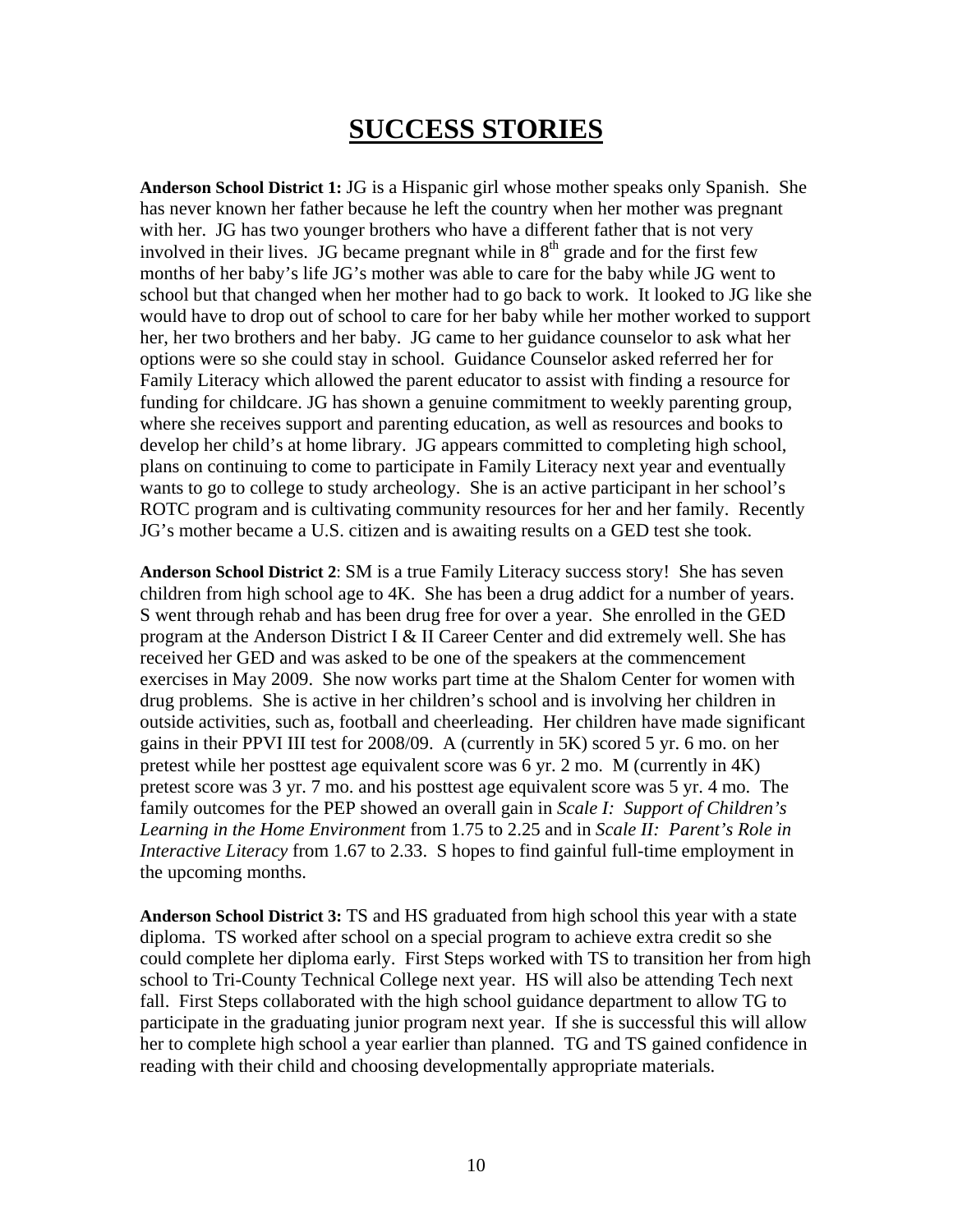**Anderson School District 4:** A father who was enrolled in our program during the 06/07 school year stopped by to share his success story. At the end of his program year with us, he took the GED. By a very slim margin, he failed. I was afraid he was discouraged to the point of not trying again. Building on the foundation he started here, during the last year (while he was incarcerated), he was able to participate in a class and pass his GED. Now he has a job to support his family and is planning to enroll in Tri County Technical College.

At the start of the program year, a mother who is working on her English Language skills brought her two year old with her to the program. He was not using words, just yelling and pointing. We were able to refer him to BabyNet, who provided him services on-site. A combination of the early childhood class, BabyNet and the mom improving her parenting skills, the now three year old is using words in sentences, is potty trained and continuing to work on his language in speech services provided by the school district. The mom told me that her English skills have improved to the point that she can fill out applications, make appointments, and take her children to the doctor by herself.

**Anderson School District 5:** CB is the teen mother of one year old Camden. C, her son, has had several health issues during his short life. The last one was RSV causing him to be admitted in the hospital. The infant room teachers and parent educator got snacks together for CB because we know her well enough to know she would not leave the hospital. Dad works hard at being a good father and helps to provide for his son. He insisted that she go home every night; so that, she would be rested enough to attend school while he stayed at the hospital. CB has a great family support system. Her mother brings Camden to school every day. She also volunteers in the infant room often. She is there during the most active time, when parents are dropping little ones off that may not be ready to leave mother. Her help is most appreciated. It is difficult enough being a teen parent, but when your infant is sick that is even a bigger challenge. CB was sick as an infant also and has asthma.

CB has said more than once that she must graduate this year and move on to college in the fall. It is not an option for her to fail. During our most recent home visit we reviewed the Family Education Plan. She had met with her guidance counselor, she knows where she stands with her grades in each class, and she had completed her senior project receiving a wonderful grade of ninety-seven. The topic of her project was "Teen Parents." CB said she had to use that topic because she felt what she had experienced being a teen parent might help someone else choose to do things differently by waiting to become a parent.

**Anderson School District 5/Countdown to Kindergarten:** One family qualified as homeless. We were able to purchase his school supplies and buy him shoes and clothes to start school. The family will be eligible for other services throughout the year.

#### **Child Care QE Program: Westside YMCA Child Development Center**

A child in the toddler room wasn't speaking *at all*. Through use of the E-Lap language domain, she progressed over 18 months in just six months and began speaking. A child in the Baby room at 12 months was making only garbled sounds. When the teacher spoke to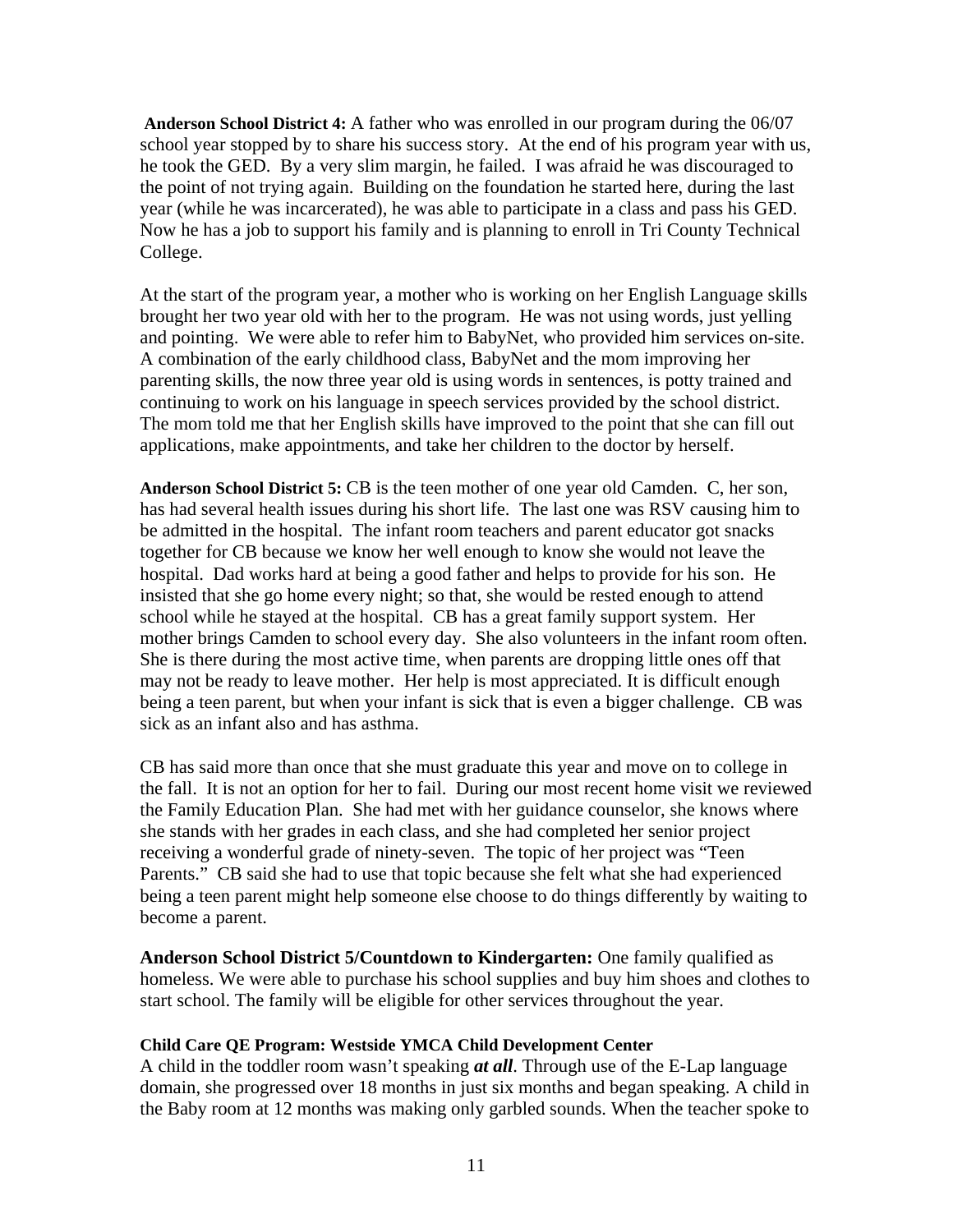the parent about the child's poor language scores and her concern about the child's speech, the parent indicated that the child needed tubes in her ears. The mother had been hesitant to have the procedure done; however, seeing the language score gave the mother an extra push to go ahead with surgery. The child is now speaking and is making considerable improvement on the language score.

The SC General Assembly created in 1999 the South Carolina First Steps to School Readiness Initiative as a "comprehensive, results-oriented initiative for improving early childhood development by providing, through county partnerships, public and private funds and support for high quality early childhood development and education services for children by providing support for their families' efforts toward enabling their children to reach school ready to learn".

Anderson County First Steps Partnership is proud of the following milestones it has achieved during the past ten years:

| <b>First Steps Strategy Areas</b> | <b>Notable Moments</b>                    |
|-----------------------------------|-------------------------------------------|
| <b>Family Strengthening</b>       | Since 2007 when the                       |
|                                   | Partnership transitioned to               |
|                                   | supporting model Family                   |
|                                   | Literacy Programs in five                 |
|                                   | school districts, 42 parents              |
|                                   | have received GEDs and 39                 |
|                                   | teen mothers have received                |
|                                   | high school diplomas.                     |
|                                   | 100% of parents improved<br>$\bullet$     |
|                                   | their pre/post assessment                 |
|                                   | scores based on at least one              |
|                                   | scale of the Parent Education             |
|                                   | Profile.                                  |
| <b>Healthy Start</b>              | The Partnership collaborated<br>$\bullet$ |
|                                   | with DHEC Region 1, AnMed,                |
|                                   | Anderson County United Way,               |
|                                   | Anderson Chamber of                       |
|                                   | Commerce, and DocLink to                  |
|                                   | develop a successful grant                |
|                                   | application to implement the              |
|                                   | <b>Nurse-Family Partnership</b>           |
|                                   | Program, a nationally-                    |
|                                   | recognized model program, to              |
|                                   | assist at-risk first-time mothers         |
|                                   | and their young children in               |
|                                   | Anderson County.                          |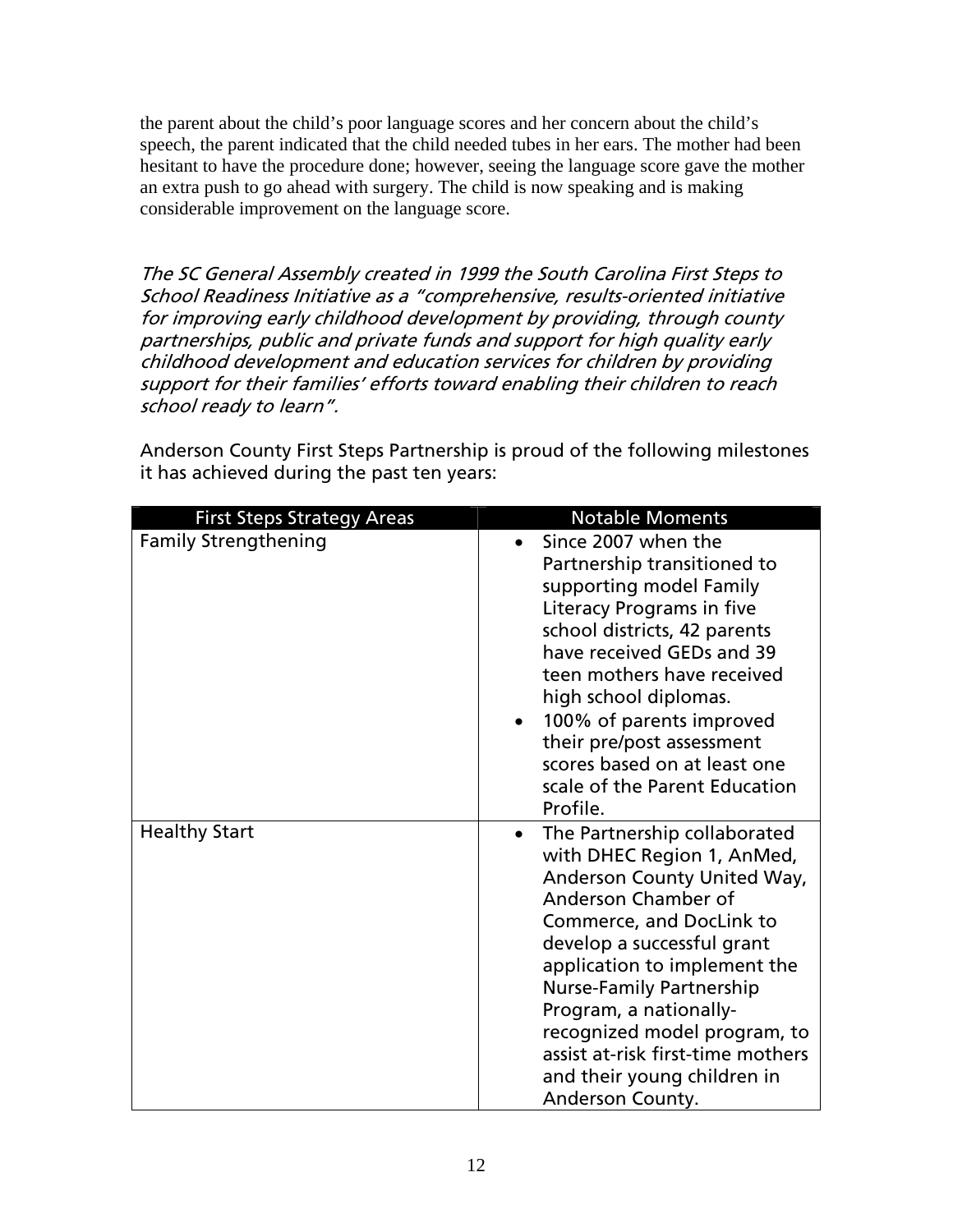| <b>Quality Child Care</b> | The Partnership has helped<br>$\bullet$<br>improve the learning<br>environments of 19 Anderson<br>County child care providers.<br>The Partnership is currently<br>working with the Westside<br><b>YMCA Child Care Center to</b><br>implement E-lap and Lap-3<br>child assessments to help<br>parents better prepare their<br>children for first grade.<br>The Partnership also<br>collaborated with the<br>Anderson County Library to<br>leverage lottery funds to |
|---------------------------|--------------------------------------------------------------------------------------------------------------------------------------------------------------------------------------------------------------------------------------------------------------------------------------------------------------------------------------------------------------------------------------------------------------------------------------------------------------------|
|                           | implement the Book Crate<br>Program which brought<br>thousands of books into area<br>child care centers.                                                                                                                                                                                                                                                                                                                                                           |
| <b>Early Education</b>    | The Partnership expanded the<br>number of available half-day<br>and full-day 4-K classes<br>impacting 539 at-risk children<br>and their parents                                                                                                                                                                                                                                                                                                                    |

Other notable moments:

During the past ten years, the Anderson County First Steps Partnership has distributed approximately \$5,357,738 to area service providers: to support parent and family strengthening programs and services; to expand the number of available 4-K classes for at-risk children; and to enhance child care learning environments by funding hundreds of hours of technical assistance, training, and learning materials, equipment and supplies. Local providers contributed an average of 29.6% annually in in-kind match.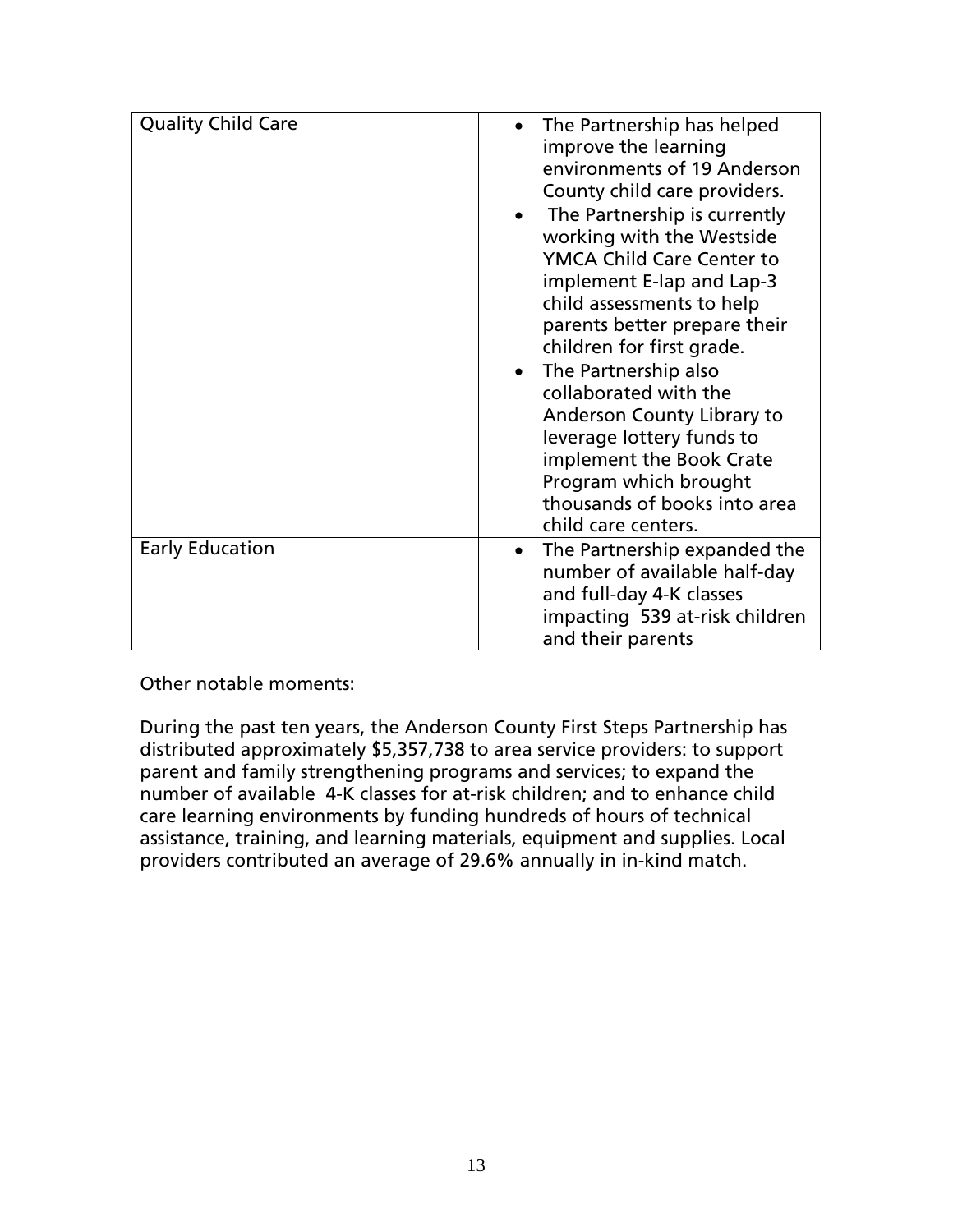

# **2008 School Readiness Risk Profile Panderson County 1989 Anderson County POSSESSION CONTROLLER CHILDREN CONTROLLER CHILDREN CONTROLLER CHILDREN CONTROLLER CHILDREN CONTROLLER CHILDREN CONTROLLER CHILDREN CONTROLLER CHILDREN CONTROLLER CHILDREN CONTROLLER CHILDREN CONTROLLER CHILDREN CONTROLLER**

# **CHILD POVERTY (Children in Families Receiving TANF Benefits)**<br>Statewide Average (2007): 8.4% Anderson County (2007): 7.5%

**Statewide Average (2007): 8.4%** 

**Fast Fact: Roughly 1 in 13 Anderson County children has an annual family income equivalent to \$10,325 (or less) for a family of four. A recent statewide analysis suggests that 45% of these children will be retained or score at the "below basic" level (PACT) by third grade.** 

- **Children in deep poverty often face a wide variety of school readiness obstacles, ranging from inadequate prenatal care and nutrition to low maternal education.**
- **1,001 of Anderson County's 13,418 children under age 6 received federal Temporary Assistance for Needy Families (TANF) benefits during 2007, indicating a family income at or below 50% of the federal poverty definition.**



# **CHILDREN AT LOW BIRTH WEIGHT (Less Than 5.5 lbs.)**

**Statewide Average (2005): 10.2% Anderson County (2005): 9.0%** 

**Fast Fact: Nearly 1 in 10 Anderson County children is born at a weight less than 5.5 lbs. A recent statewide analysis suggests that at least one-third of these children (36%-52% depending on weight category) will be retained or score at the "below basic" level (PACT) by third grade.** 

- **Babies born at low weights are often prone to developmental delays associated with early academic failure.**
- **Many have received inadequate prenatal care and suffer from significant health complications.**
- **202 of the 2,248 children born in Anderson County during 2005 weighed less than 5.5 lbs.**